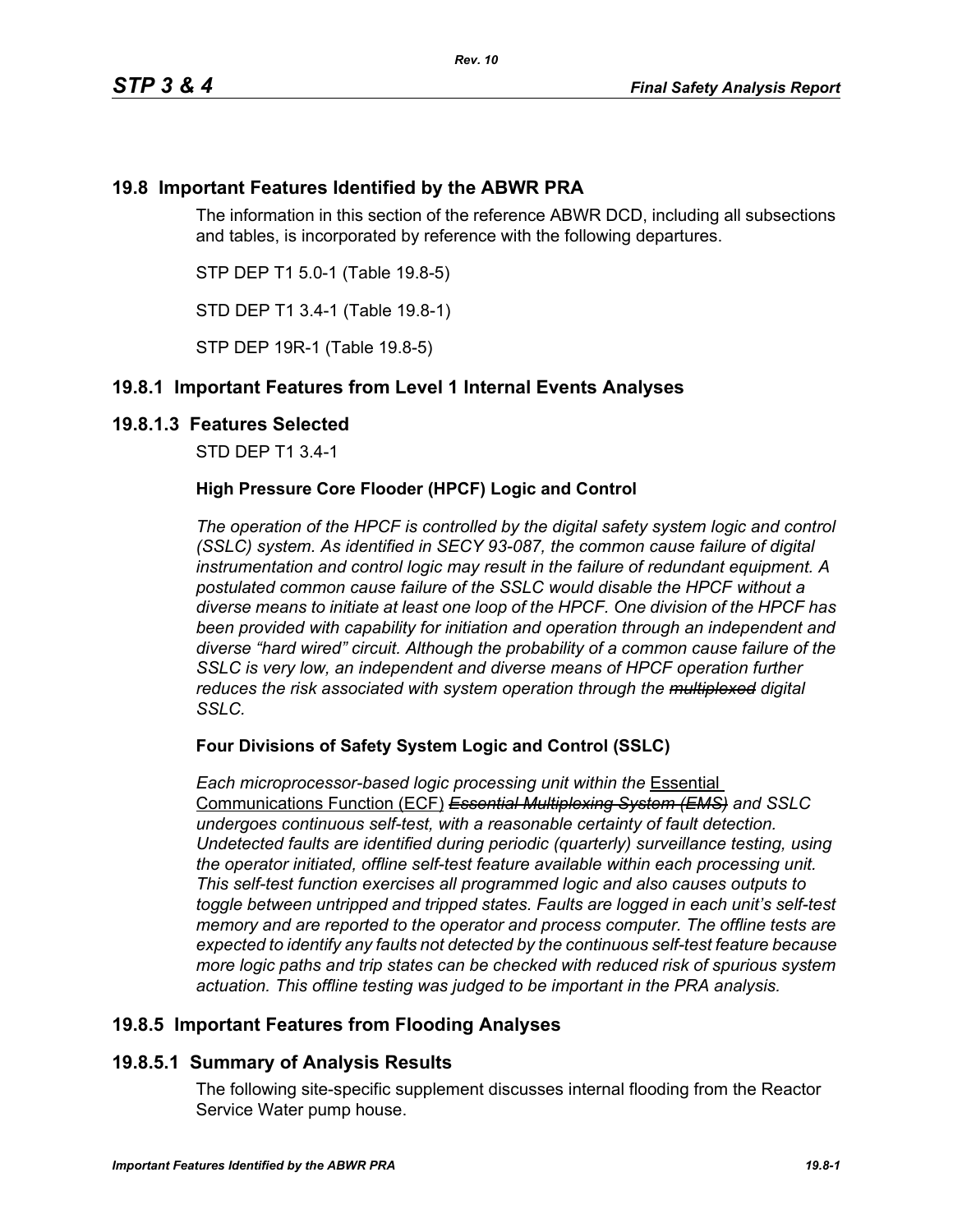*The ABWR flooding analysis evaluated all potential flood sources and through the use of simplified event trees determined the CDF for each building of interest. The three* four *buildings determined to have the potential for flooding to affect safety-related equipment are the Turbine, Control, and Reactor Buildings*, and the Reactor Service Water (RSW) pump house*. The other buildings do not contain safety-related equipment and are not connected to buildings that do. Tunnels from each of these buildings which are routed to the radwaste building are sealed to prevent interbuilding flooding. Therefore, the interbuilding flooding probability through these tunnels was evaluated to be several orders of magnitude lower than direct flooding due to pipe breaks in each building and was not included in the event trees. The adequacy of the tunnel seals should be confirmed by the COL applicant. The CDF for events initiated by flooding in the Turbine Building is extremely small for a low power cycle heat sink (PCHS) and very small for a high PCHS. The CDF for events initiated by flooding in the Control Building is very small*, the CDF for events initiated by flooding in the RSW pump house is very small, *and the CDF for events initiated by flooding in the Reactor Building is extremely small. The estimated CDF for events initiated by flooding from all internal flood sources is very small for a low PCHS and for a high PCHS.*

### **19.8.5.3 Features Selected**

The following site-specific supplement discusses internal flooding from the Reactor Service Water pump house.

#### *Water Level Sensors in the RCW/RSW rooms*

*Water level sensors are installed in the turbine building condenser pit, and the RCW rooms in the control building,* and *in* the RSW pump rooms*. These sensors are used to detect flooding in the rooms and send signals to trip pumps and close isolation valves in the affected systems. The sensors are arranged in a two-out-of-four logic. The control building* and the RSW pump house *has* have *two sets of sensors (lower and upper) which measure the water level using diverse means to eliminate the potential for common cause failures. The sensors also send signals to the control room to alert the operator to a potential flooding condition so that appropriate manual actions can be taken to isolate the flooding source.*

STP DEP 19R-1

#### *Anti-siphon Capability*

*The reactor service water (RSW) system contains anti-siphon capability (e.g.,vacuum breakers, air break) to stop flooding in the event of a break in a RSW line in the reactor component cooling water (RCW) rooms in the control building. The antisiphon capability will terminate RSW flow if the RSW pumps are tripped but the isolation valves in the affected division fail to close. The anti-siphon capability applies to both the RSW supply and return lines from/to the ultimate heat sink.*

STP DEP 19R-1

*Ultimate Heat Sink*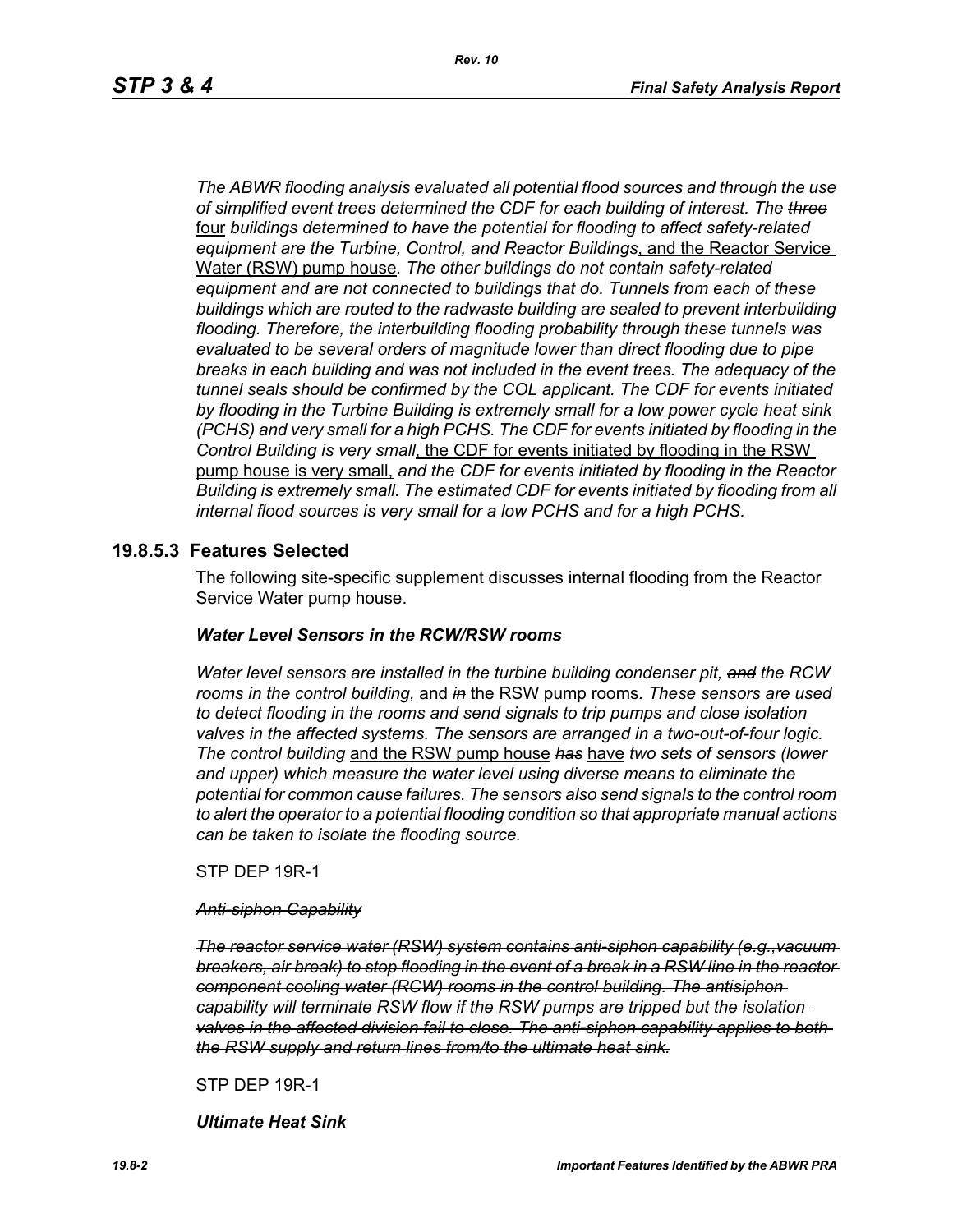*The ultimate heat sink will be designed such that water cannot gravity drain to the control building in excess of the allowed 4000 meters of RSW pipe from the isolation valves in the pump house (2000 meters each for supply and return).*

#### *RSW System*

*A maximum of 4000 meters of RSW piping is allowed between the RSW isolation valves at the pump house and the control building (2000 meters each for supply and return).*

The following site-specific supplement discusses internal flooding from the Reactor Service Water pump house.

### *Floods Originating in Turbine, Control, and* **or** *Reactor Buildings***, or the RSW Pump House**

*The screening analysis indicated that the flooding analysis only needed to address internal flooding from sources in the Turbine, Control, and Reactor Buildings*, and the RSW Pump House. *Other buildings do not contain equipment that can be used to achieve safe shutdown and flooding in those buildings cannot propagate to buildings which contain safe shutdown equipment. Although flooding originating in the Turbine Building could propagate through the Service Building and potentially enter the Control or Reactor Buildings if watertight doors fail or are left open, the analysis does not consider flooding to originate in the Service Building. The analysis addresses the potential for propagating of flooding through the Service Building.*

STP DEP T1 5.0-1

### **Operator Check Watertight Doors are Dogged**

*The flooding analysis assumes that all watertight doors are closed and dogged to prevent floods from propagating from one area to another* or from outside to the inside*. The watertight doors are alarmed to alert security personnel that a watertight door is open but, with the exception of the watertight doors in the RSW pump house, will not alarm to indicate that a door is not dogged. To guard against a door being left undogged, operators should check the doors every shift to assure that they are closed*  and dogged. The watertight doors in the RSW pump house are alarmed if open or if *left undogged.* All plant entrance doors located below the design basis flood level are provided with normally closed watertight doors or other watertight barriers. The equipment access entrances to the emergency diesel generator rooms are provided with watertight blocks that are only removed for necessary maintenance.

### **View of the Main Cooling Reservoir**

Plant buildings are located such that security personnel will have a clear and unobstructed view of the main cooling reservoir. Having such a view allows for prompt notification of the main control room so that all watertight doors can be verified closed before failure of the main cooling reservoir could be expected to threaten the plant. The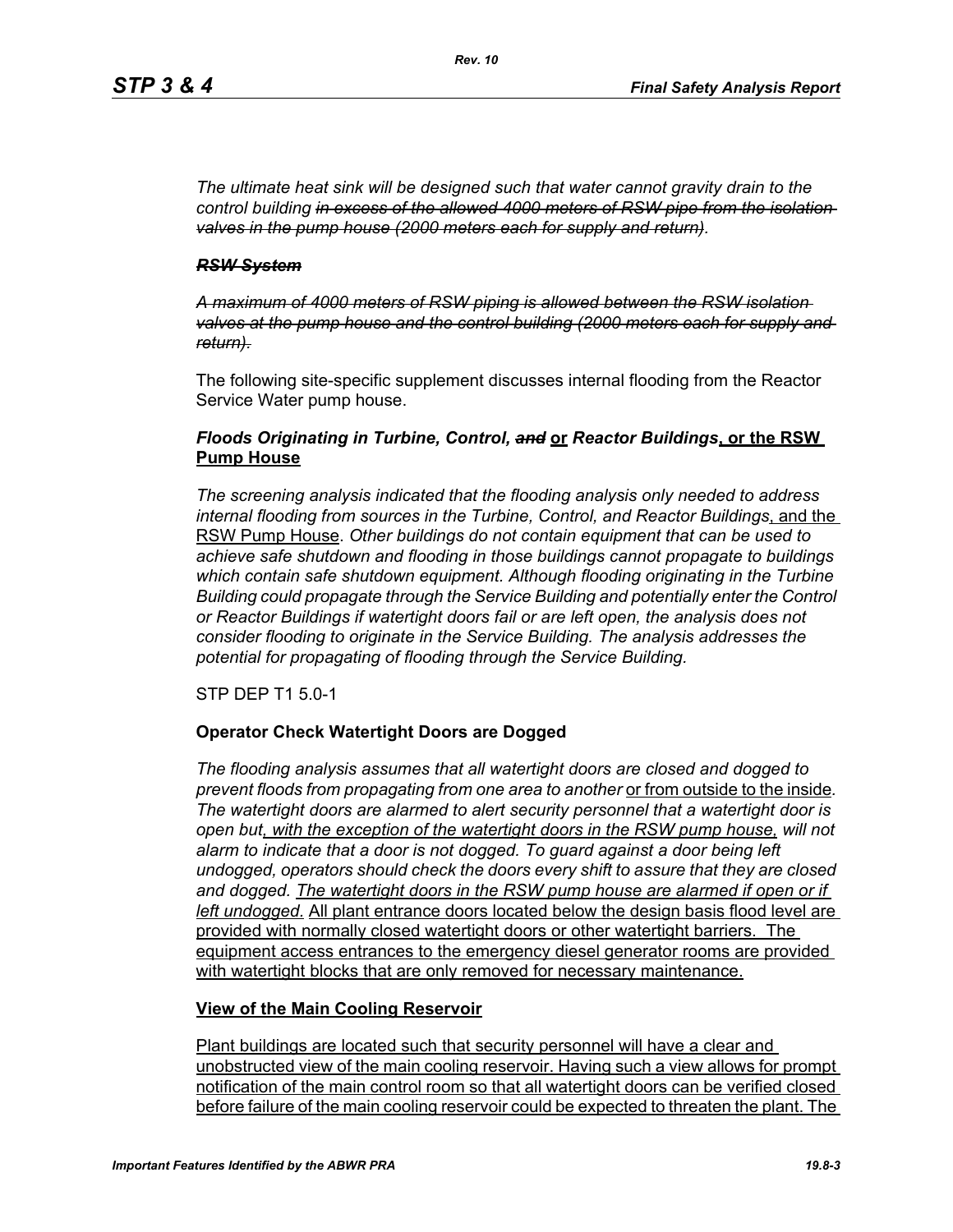area between the plant and the main cooling reservoir is lighted so that clear views are provided at night.

### **Operator Actions to Ensure Integrity Against External Floods**

In addition to having unobstructed views of the main cooling reservoir, security personnel will be trained to alert the main control room immediately to any indication of main cooling reservoir failure. On such notification, personnel in the main control room will ensure that all watertight doors are verified closed. Also, all external doors located below the design basis flood level will be verified closed on notification of any upstream dam failures. The emergency procedures for Severe External Flooding ensure that watertight barriers are in place and external opening sandbagged prior to the arrival on site of high water levels from external flooding (COM 19.9-3).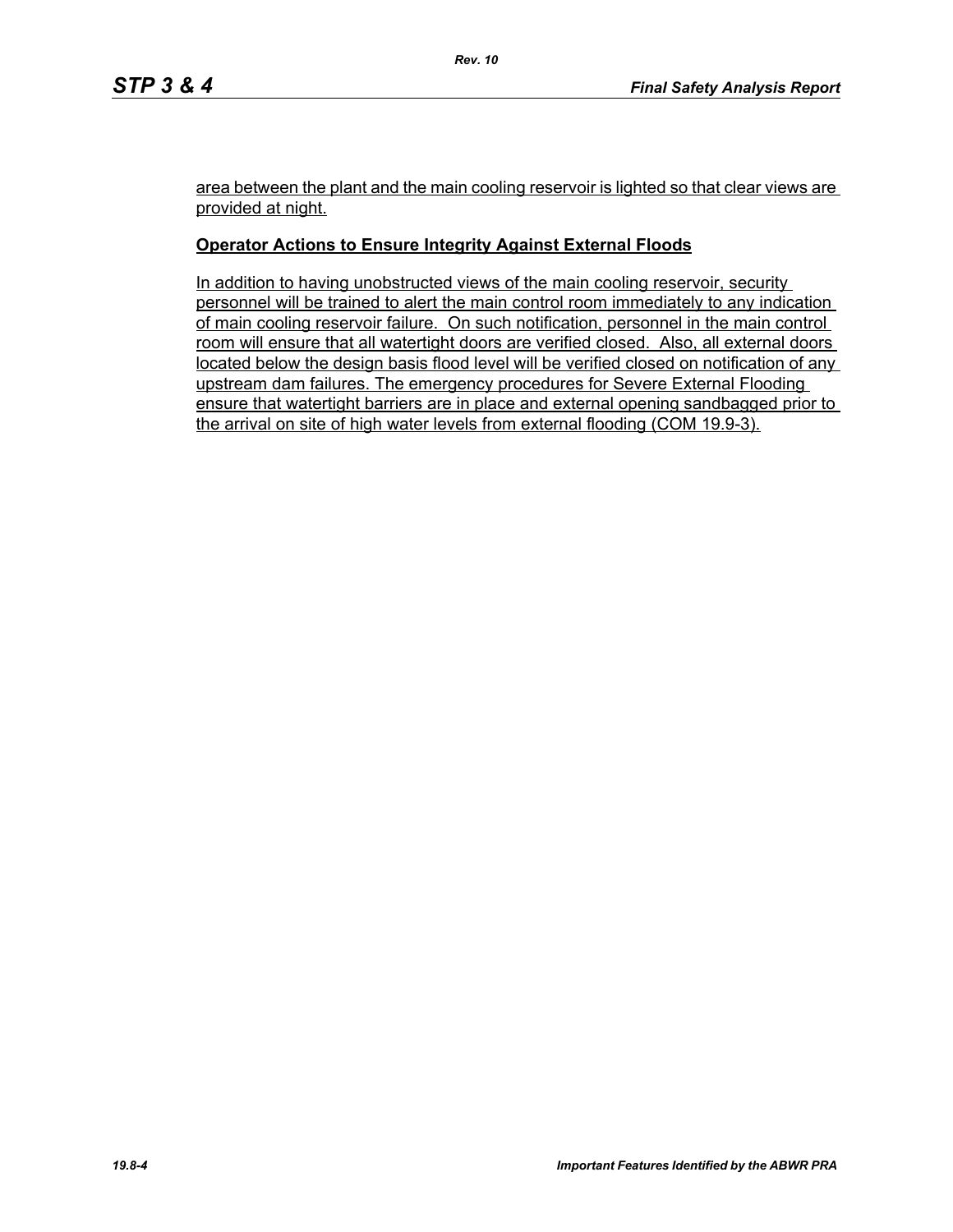| <b>Feature</b>                                                                                                                                                                   | <b>Basis</b>                                                                                                                                                                                                                                                                                                                                                                                         |
|----------------------------------------------------------------------------------------------------------------------------------------------------------------------------------|------------------------------------------------------------------------------------------------------------------------------------------------------------------------------------------------------------------------------------------------------------------------------------------------------------------------------------------------------------------------------------------------------|
| Operability of one high pressure core flooder<br>(HPCF) loop independent of essential multiplexing-<br>system the Essential Communications<br><u>Functions (2.2.6).</u>          | Provides an independent and diverse means of<br>initiating emergency core cooling in the event of<br>postulated common mode failures in the digital<br>safety system logic and control (SSLC).                                                                                                                                                                                                       |
| Conduct of quarterly testing of the Essential-<br>Multiplexing System Essential Communication<br><b>Functions and the Safety System Logic and Control</b><br><del>System</del> . | This testing is conducted to discover faults that are<br>not identified by the continuous self-test feature.<br>The conduct of the quarterly testing substantially<br>increases the reliability of the Essential Multiplexing-<br><b>System Essential Communication Functions and</b><br>the Safety System Logic and Control System and<br>the subsequent contribution to the low calculated<br>CDF. |